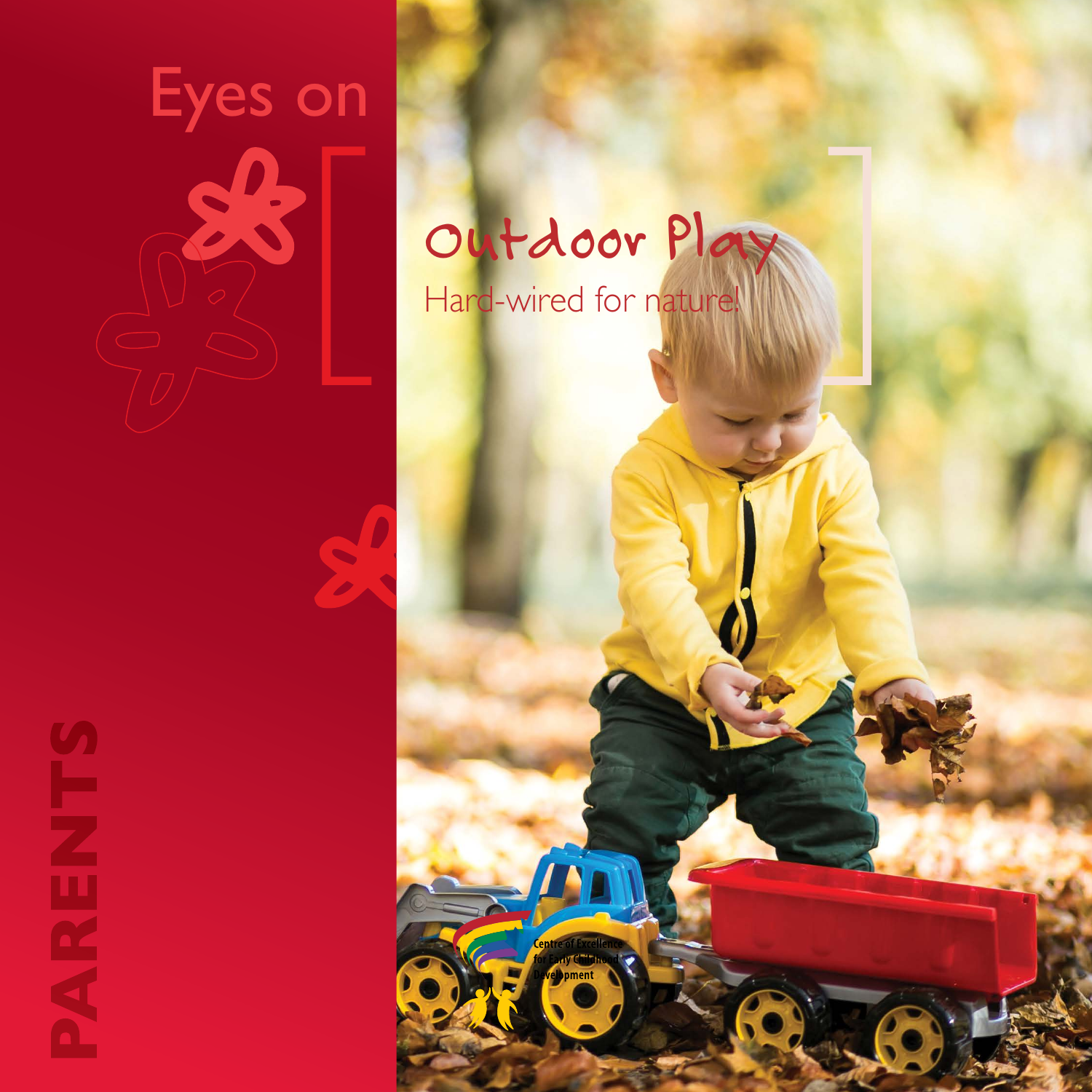### Outdoor Play



*"Taking risks is also an important part of outdoor play."*

# What do we know?

- Outdoor play refers to unstructured play that takes place outside, whether it's in your backyard, a park or a nearby forest. It is free play, where your child chooses what and how to play.
- Playing outside in nature is essential to children's healthy development. When children play outside, they are more physically active than when they play indoors.
- $\blacksquare$  It's also important for your child's social, emotional and cognitive development: it helps build their thinking, problem-solving, attention and memory skills.
- <sup>n</sup> Outdoor play can improve children's mental health. Contact with nature reduces stress, boosts mood, and can protect against anxiety later in life.
- $\blacksquare$  Despite the known benefits, children today are playing outside less than previous generations. Screen time, overscheduling and concerns for safety are some of the reasons.
- <sup>n</sup> Taking risks is also an important part of outdoor play. This might be climbing a tree, running very fast, playing near water, playing hide-and-seek in the park, or play-wrestling.
- When children are given a chance to take developmentally-appropriate risks while playing, they can learn to:
	- − build their judgment and how to stay safe;
		- evaluate and handle risk:
	- become more self-confident and independent;
	- − better control their actions and behaviour.
- Children who play outside and in nature are more likely to care about the environment.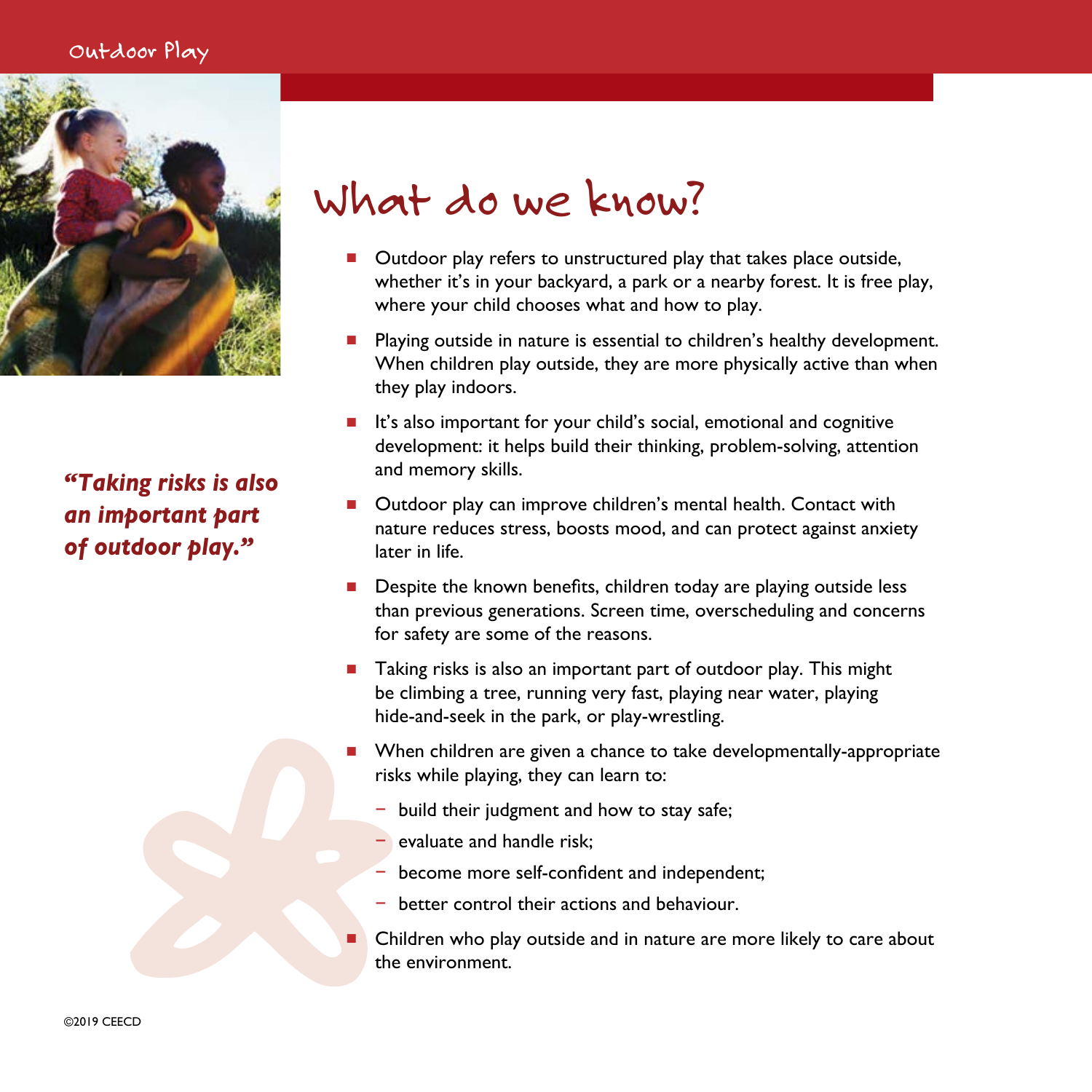## Paying attention to... What can be done?

... how often your child gets to play outside.

... the environment in which your

child plays.

 $\blacksquare$  Outdoor play should involve changing conditions and natural elements. Let your child run down hills, build things with sticks or stones, or play with water.

■ Make playing outside part of your child's

■ Structured outdoor activities are great, but it's

 $\blacksquare$  Limit screen time. For children aged 2 to 5 years, it's recommended to limit TV, computers and other electronics to under 1 hour per day.

important to also make time for free, unstructured

daily routine.

outdoor play.

**Plan outdoor playdates.** 

**n** Bring wheeled toys outside. Give your child a ball, a skipping rope, bubbles or sidewalk chalk to play with.

 $\blacksquare$  Don't let the weather stop you! Make sure your child wears appropriate clothes so that he is comfortable.

... letting your child take developmentally-appropriate risks. ■ Try to give your child the freedom to explore and experiment on his own. Supervise without controlling or interfering.

 $\blacksquare$  If you find it difficult to let go, take small steps. For example, observe your child from a distance for as long as possible without saying anything. Or, watch from a window while your child plays outside.